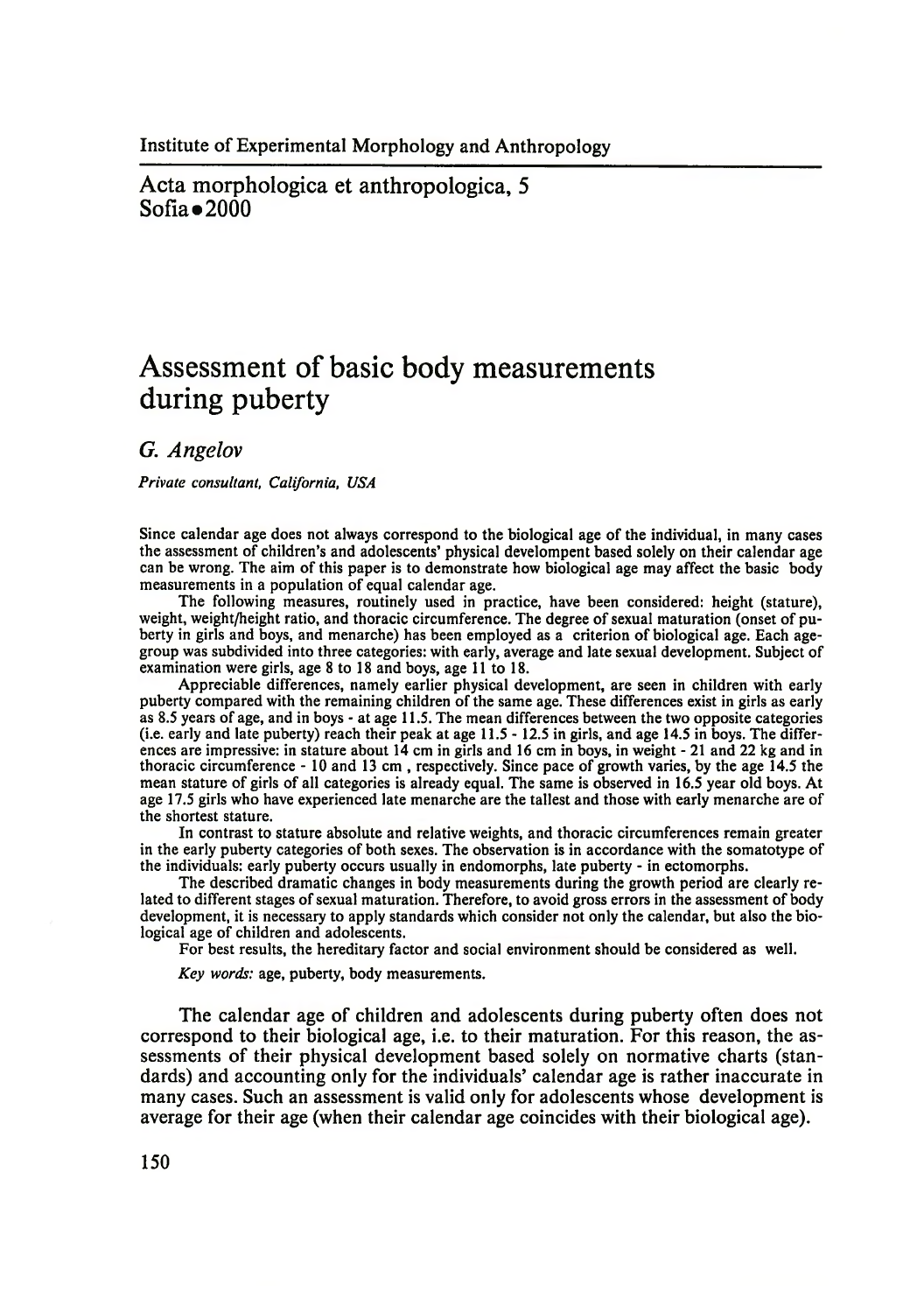The aim of this paper is to demonstrate the effect of biological age on the basic body measurements in a population of equal calendar age.

The following basic body measures have been considered: height (stature), weight, relative weight, and thoracic circumference. The study is semi-longitudinal and includes boys (ages 8-18) and girls (ages 11-18) from Sofia. Each group comprises 80- 130 individuals. The degree of sexual maturation (onset of puberty and menarche) has been employed as a criterion of the biological age. Each age-group was subdivided into three categories: with early, average and late sexual development. The younger age groups were divided into two categories: children with early sexual development and children who had not reach puberty. Menarche was the criterion for girls over 15 years of age.

# Results and Discussion

#### **Height**

Girls between the ages of 8.5 to 12.5 with different onset of puberty demonstrate appreciable differences in height (Table 1, Fig.l). Between the ages of 8.5 and 10.5 those with early puberty were taller than their pre-pubescent peers by an average of 6-7 cm. The mean difference between the two categories (i.e. early and late puberty) reaches its peak at the age of 11.5 years-14 cm, while at the age of 12.5 it is 11 cm. The differences at the age of 13.5 years are already small. The stature curves cross between the ages of 13.5 and 14.5. After the age of 14.5 the girls who have experi-

puberty puberty

Table 1. Height of girls with different onset of Table 2. Height of boys with different onset of

| Age, years | Category      | Height, cm | Age, years | Category      | Height, cm |
|------------|---------------|------------|------------|---------------|------------|
| 8.5        | Early         | 137.2      | 11.5       | Early         | 155.0      |
|            | Pre-Pubescent | 131.0      |            | Pre-Pubescent | 147.1      |
| 9.5        | Early         | 143.9      | 12.5       | Early         | 162.3      |
|            | Pre-Pubescent | 137.2      |            | Pre-Pubescent | 150.4      |
| 10.5       | Early         | 146.7      | 13.5       | Early         | 170.1      |
|            | Pre-Pubescent | 140.7      |            | Average       | 161.5      |
| 11.5       | Early         | 158.0      |            | Late          | 154.8      |
|            | Average       | 151.8      | 14.5       | Early         | 175.9      |
|            | Late          | 143.9      |            | Average       | 166.9      |
| 12.5       | Early         | 160.2      |            | Late          | 160.2      |
|            | Average       | 156.2      | 15.5       | Early         | 176.6      |
|            | Late          | 149.5      |            | Average       | 174.2      |
| 13.5       | Early         | 159.6      |            | Late          | 170.0      |
|            | Average       | 158.0      | 16.5       | Early         | 177.4      |
|            | Late          | 157.2      |            | Average       | 176.1      |
| 4.5        | Early         | 160.3      |            | Late          | 176.9      |
|            | Average       | 160.1      | 17.5       | Early         | 177.7      |
|            | Late          | 160.1      |            | Average       | 177.1      |
| 15.5       | Early         | 159.4      |            | Late          | 176.9      |
|            | Average       | 161.3      |            |               |            |
|            | Late          | 161.8      |            |               |            |
| 16.5       | Early         | 160.1      |            |               |            |
|            | Average       | 162.3      |            |               |            |
|            | Late          | 163.1      |            |               |            |
| 17.5       | Early         | 160.7      |            |               |            |
|            | Average       | 162.5      |            |               |            |
|            | Late          | 164.4      |            |               |            |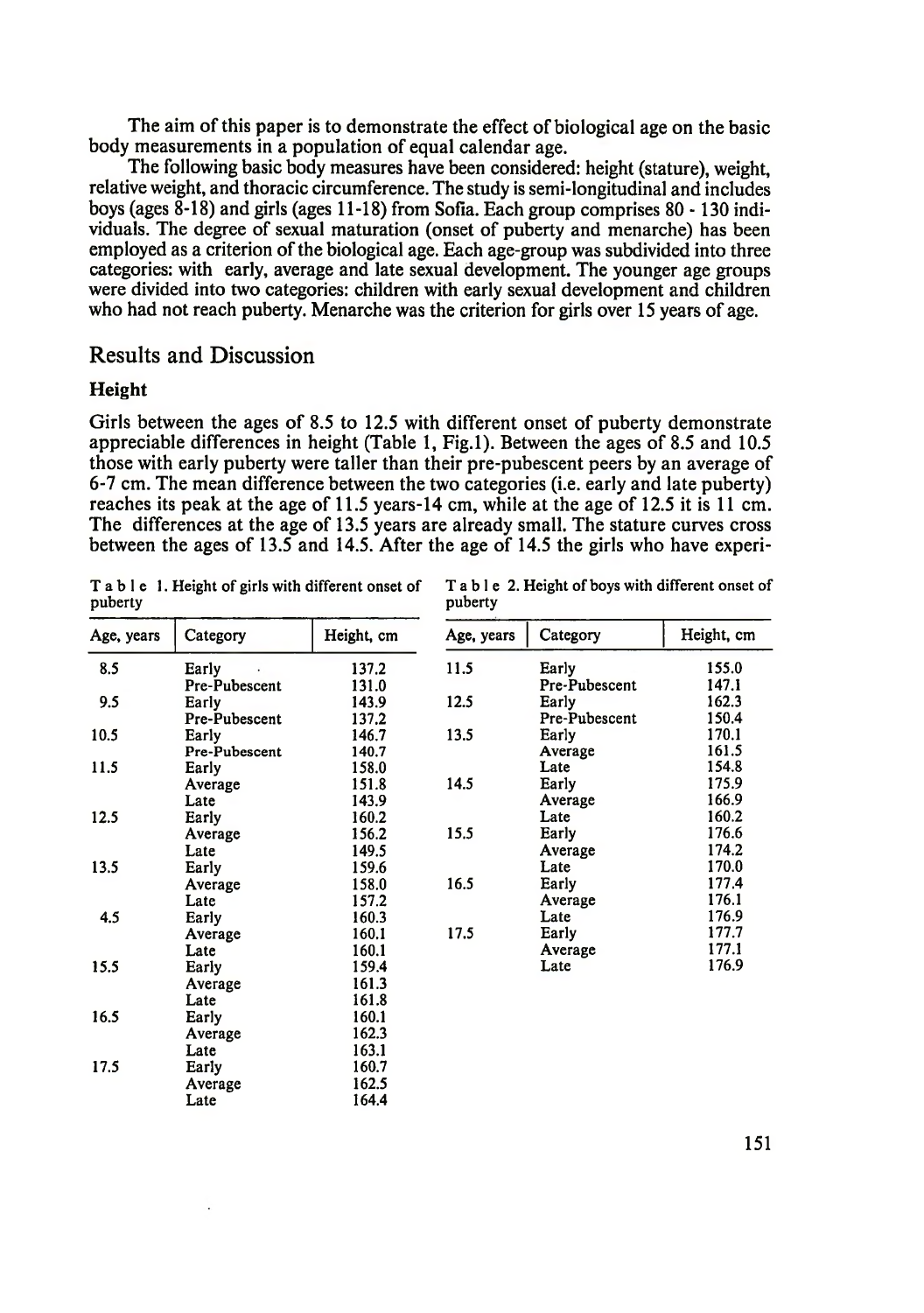enced a late menarche are the tallest and those with early menarche are with the shortest stature. At the age of 17.5 the mean difference in stature between the two opposite categories is approximately 4 cm. Keeping in mind the pace of development in the different categories of girls, it can be expected that the difference between their definitive statures will increase in the following years.

The above differences in stature in girls' categories of biological maturation are also seen in boys (Table 2, Fig 2). Moreover, in boys they are even greater: At the ages of 11.5 and 12.5 boys with early puberty are 8 cm taller than their pre-pubescent peers. At the ages of 13.5 and 14.5 the mean difference between boys with early and late puberty reaches its peak - approximately 15-16 cm. The difference decreases sharply during the following year and is approximately 6.5 cm. At the age of 16.5 boys of the three categories have already reached almost the same stature.

The above-mentioned data show that the different onset of puberty in children of the same calendar age leads to significant differences in stature during puberty. For instance, 12.5-year-old girls and 14.5-year-old boys with early puberty correspond to the mean stature of adolescents who are one to two years older. The reverse is also the true: the stature of adolescents with a late onset of puberty is almost the same as that of children who are one year younger. Therefore, during a certain period of time, children with early puberty look, with respect of their stature, about 3 years older than their peers with late puberty. During the following years, due to the different pace of development (Fig. 3), stature of the different categories becomes comparable. Later, the reverse phenomenon has been observed: girls with a late onset of puberty became taller than their peers. No crossing of the stature curves in boys has been observed until 17.5 years of age. However, the above-described phenomena of increased stature among girls with different onset of puberty are also observed among boys, only 2-3 years old. It is logical to assume, therefore, that the final stature of boys with different onset of puberty will follow the pattern set by the girls.

In conclusion, the tallest definitive stature can be expected from adolescents who are tall for their calendar age and have late biological development. The shortest



Fig. 1. Height of girls with different onset of puberty *1* — nearly puberty; *2 —* average puberty; *3* — late puberty

152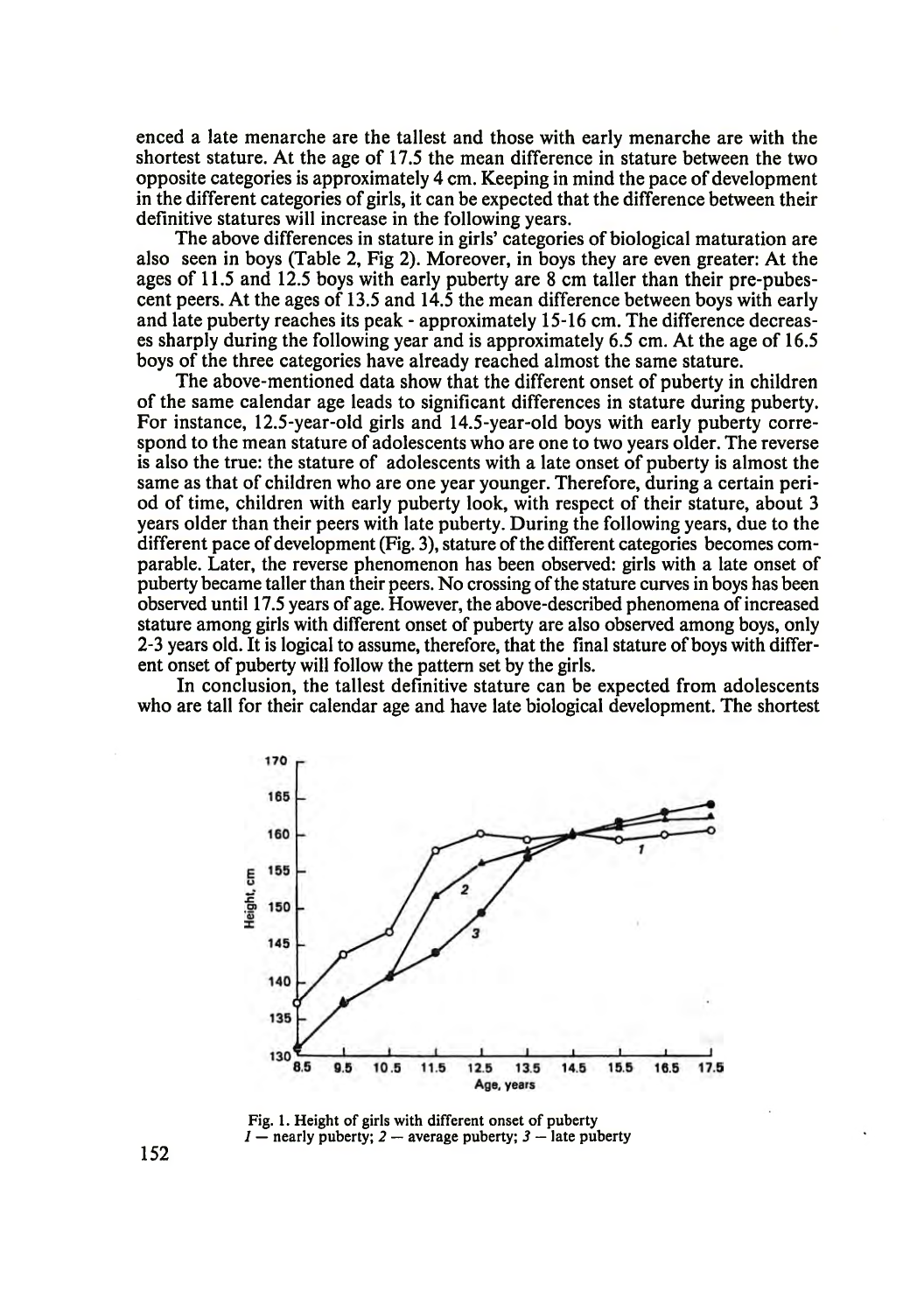

Fig. 2. Height of boys with different onset of puberty Designations as on Fig. 1

definitive stature is to be expected from children with a short stature and advanced physical maturation. Age and stature being equal, children with the latest sexual development will be the tallest because they have the greatest growth potential. This has been proven in our previous longitudinal studies (Angelov, G.: PRAXIS, 61, 27, Bern, Suisse, 1972).

In its turn, stature can be used to predict the onset of puberty and the menarche. One cannot expect, except in rare cases, an early onset of puberty among children with a short stature for their calendar age, or the opposite - late puberty in children with tall stature.

#### Body Weight

Like stature, body weight is closely related to the individuals biological age. Adolescents with an early onset of puberty have body weight which is very high for their age. For instance, the mean body weight of girls 8.5 years of age with early puberty corresponds to the mean weight of 10.5-year-old pre-pubescent girls (Table 3). Girls with early puberty, at 11.5 and 12.5 years of age weigh as much as those within the average category, age 15.5 and 16.5. respectively. The opposite phenomenon is observed among girls with late puberty: they lag behind by 1.5-2 years compared with the average weight for their age. Thus, from the onset of puberty until the age of 14.5 body weight depends much less on calendar age than on sexual maturation. For instance, it is normal for a 12.5-year-old girl to weigh 58, 48 or 36 kg, depending on whether she has an early, average or late development of puberty. Similar differences exist among boys, but they are less strong: plus or minus 1.5-2 years (Table 4). Differences in weight gradually decrease: in girls after 13 years of age and in boys - after 15 years of age. The reason is the faster increase of stature among adolescents with average or late puberty, which leads to an increase in body weight. And yet, unlike stature, the different categories did not reach equal weight until the end of our study. This is due to the different typologies of the puberty groups: endomorphic and endo-mesomorphic types reach early puberty, while ectomorphic and ecto-mesomorphic children reach late puberty.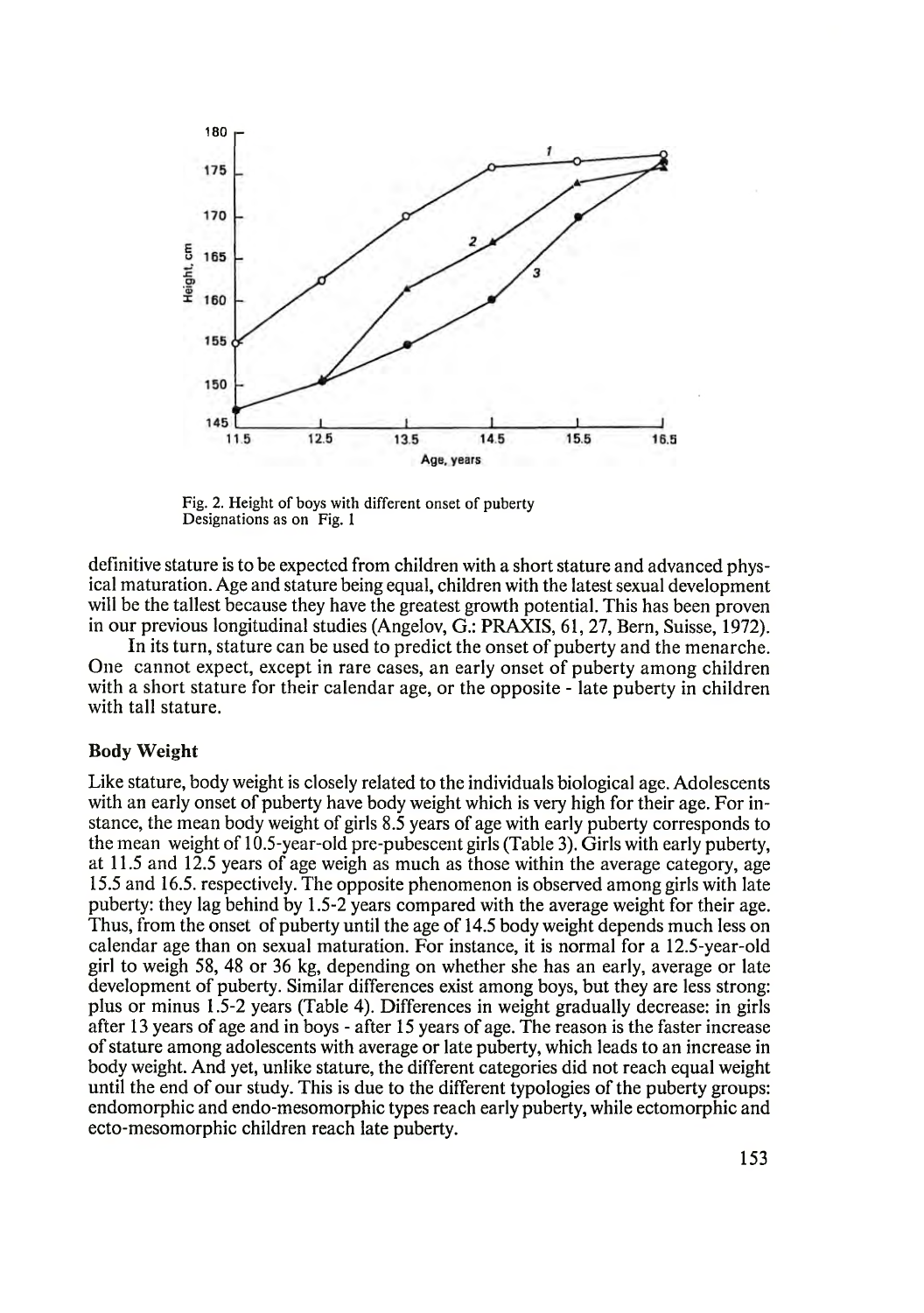| Age,<br>years | Category      | Weight, kg | Relative<br>weight:                 | Age,<br>years | Category      | Weight, kg | Rela<br>weig                 |
|---------------|---------------|------------|-------------------------------------|---------------|---------------|------------|------------------------------|
|               |               |            | Height<br>$\sqrt[3]{\text{Weight}}$ |               |               |            | Hei<br>$\sqrt[3]{\text{We}}$ |
| 8.5           | Early         | 36.6       | 41.4                                | 11.5          | Early         | 51.0       | 42.1                         |
|               | Pre-Pubesecnt | 28.9       | 42.4                                |               | Pre-Pubescent | 40.5       | 43.1                         |
| 9.5           | Early         | 40.5       | 42.1                                | 12.5          | Early         | 54.1       | 42.7                         |
|               | Pre-Pubescent | 32.6       | 43.0                                |               | Pre-Pubescent | 42.1       | 42.3                         |
| 10.5          | Early         | 42.2       | 42.5                                | 13.5          | Early         | 60.7       | 43.4                         |
|               | Pre-Pubescent | 33.9       | 43.5                                |               | Average       | 50.8       | 43.8                         |
| 11.5          | Early         | 54.9       | 41.8                                |               | Late          | 43.3       | 44.0                         |
|               | Average       | 43.0       | 43.5                                | 14.5          | Early         | 67.5       | 43.3                         |
|               | Late          | 35.2       | 44.1                                |               | Average       | 54.9       | 44.0                         |
| 12.5          | Early         | 57.8       | 41.4                                |               | Late          | 45.7       | 45.0                         |
|               | Average       | 47.8       | 43.2                                | 15.5          | Early         | 69.7       | 42.9                         |
|               | Late          | 36.4       | 44.8                                |               | Average       | 62.1       | 43.8                         |
| 13.5          | Early         | 57.4       | 41.2                                |               | Late          | 58.0       | 44.0                         |
|               | Average       | 51.4       | 42.4                                | 16.5          | Early         | 70.5       | 43.1                         |
|               | Late          | 43.9       | 44.6                                |               | Average       | 65.6       | 43.8                         |
| 14.5          | Early         | 58.7       | 41.3                                |               | Late          | 63.8       | 44.3                         |
|               | Average       | 54.7       | 42.2                                | 17.5          | Early         | 73.5       | 42.5                         |
|               | Late          | 49.5       | 43.9                                |               | Average       | 69.9       | 43.1                         |
| 15.5          | Early         | 58.8       | 41.2                                |               | Late          | 68.0       | 43.4                         |
|               | Average       | 55.2       | 42.5                                |               |               |            |                              |
|               | Late          | 53.9       | 43.0                                |               |               |            |                              |
| 16.5          | Early         | 59.5       | 41.1                                |               |               |            |                              |
|               | Average       | 56.9       | 42.4                                |               |               |            |                              |
|               | Late          | 56.1       | 42.7                                |               |               |            |                              |
| 17.5          | Early         | 58.4       | 41.6                                |               |               |            |                              |
|               | Average       | 56.3       | 42.6                                |               |               |            |                              |
|               | Late          | 56.8       | 42.9                                |               |               |            |                              |

T a b l e 3. Weight and relative weight of girls with T a b l e 4. Weight and relative weigth of boys different onset of puberty with different onset of puberty

with different onset of puberty

| Category       | Weight, kg | Relative<br>weight: | Age,<br>years | Category      | Weight, kg | Relative<br>weight: |
|----------------|------------|---------------------|---------------|---------------|------------|---------------------|
|                |            | Height              |               |               |            | Height              |
|                |            | 3/Weight            |               |               |            | 3/Weight            |
| Early          | 36.6       | 41.4                | 11.5          | Early         | 51.0       | 42.1                |
| Pre-Pubesecnt  | 28.9       | 42.4                |               | Pre-Pubescent | 40.5       | 43.1                |
| Early          | 40.5       | 42.1                | 12.5          | Early         | 54.1       | 42.7                |
| Pre-Pubescent  | 32.6       | 43.0                |               | Pre-Pubescent | 42.1       | 42.3                |
| Early          | 42.2       | 42.5                | 13.5          | Early         | 60.7       | 43.4                |
| Pre-Pubescent  | 33.9       | 43.5                |               | Average       | 50.8       | 43.8                |
| Early          | 54.9       | 41.8                |               | Late          | 43.3       | 44.0                |
| Average        | 43.0       | 43.5                | 14.5          | Early         | 67.5       | 43.3                |
| Late           | 35.2       | 44.1                |               | Average       | 54.9       | 44.0                |
| Early          | 57.8       | 41.4                |               | Late          | 45.7       | 45.0                |
| Average        | 47.8       | 43.2                | 15.5          | Early         | 69.7       | 42.9                |
| Late           | 36.4       | 44.8                |               | Average       | 62.1       | 43.8                |
| Early          | 57.4       | 41.2                |               | Late          | 58.0       | 44.0                |
| Average        | 51.4       | 42.4                | 16.5          | Early         | 70.5       | 43.1                |
| Late           | 43.9       | 44.6                |               | Average       | 65.6       | 43.8                |
| Early          | 58.7       | 41.3                |               | Late          | 63.8       | 44.3                |
| Average        | 54.7       | 42.2                | 17.5          | Early         | 73.5       | 42.5                |
| Late           | 49.5       | 43.9                |               | Average       | 69.9       | 43.1                |
| Early          | 58.8       | 41.2                |               | Late          | 68.0       | 43.4                |
| <b>Average</b> | 55.2       | 42.5                |               |               |            |                     |

Body weight, like stature, can be used to predict the onset of puberty: children whose body weight is low for their age cannot be expected to experience an early sexual development. The opposite is also true: if body weight is high, puberty comes late only in rare cases.

## Relative Weight

Sexual maturation correlates not only with absolute stature and weight, but also with the ratio between them. Adolescents with early puberty have normally a high average weight, more rarely - mean average weight, and only as an exception - low average weight. The opposite is observed among children with late puberty. As with body weight, here too, a major role is played by the typology of the different categories. With girls, the correlation is persistent throughout the entire period in observation (Table 3). With boys, the correlation is somewhat more complicated (Table 4). Boys with early puberty have initially higher relative weight than their coevals. This correlation temporarily disappears (around 12.5-13.5 years), after which appears again. This can be explained by the fact that boys with an early puberty are the first to increase in their stature. Their subcutaneous tissue, typical of the pre-puberty period, is reduced earlier. During the following years these two phenomena appear in boys with average and late puberty. It is only then,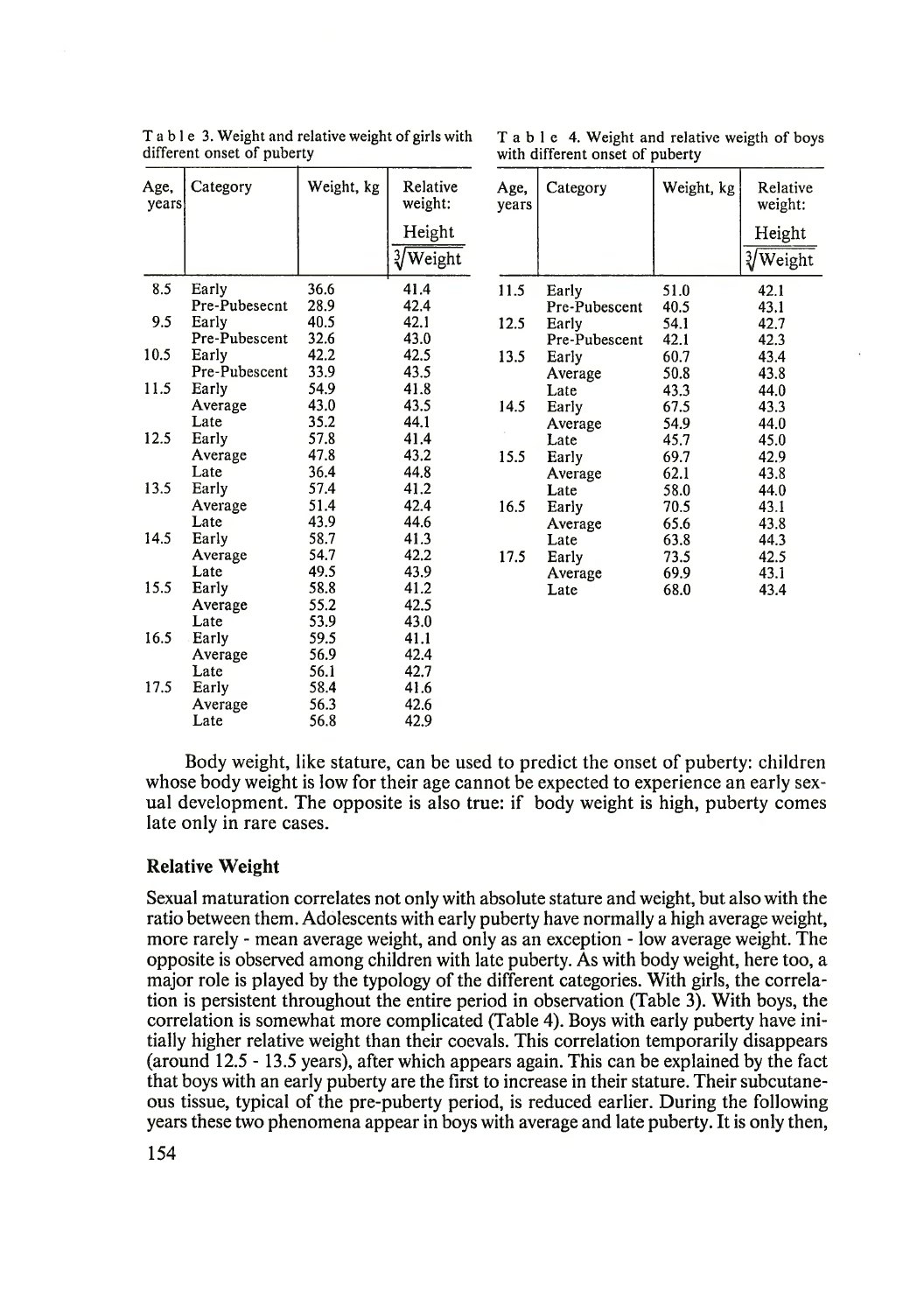| Age, years | Category      | Thoracic<br>Circumference,<br>cm | Age, years | Category      | Thoracic<br>Circumferer<br>cm |
|------------|---------------|----------------------------------|------------|---------------|-------------------------------|
| 8.5        | Early         | 65.9                             | 11.5       | Early         | 76.3                          |
|            | Pre-Pubescent | 60.3                             |            | Pre-Pubescent | 69.9                          |
| 9.5        | Early         | 68.6                             | 12.5       | Early         | 79.0                          |
|            | Pre-Pubescent | 63.3                             |            | Pre-Pubescent | 72.1                          |
| 10.5       | Early         | 69.0                             | 13.5       | Early         | 82.3                          |
|            | Pre-Pubescent | 63.9                             |            | Average       | 76.3                          |
| 11.5       | Early         | 74.0                             |            | Late          | 71.9                          |
|            | Average       | 68.0                             | 14.5       | Early         | 84.0                          |
|            | Late          | 64.4                             |            | Average       | 78.6                          |
| 12.5       | Early         | 75.2                             |            | Late          | 71.3                          |
|            | Average       | 70.6                             | 15.5       | Early         | 87.8                          |
|            | Late          | 64.4                             |            | Average       | 83.8                          |
| 13.5       | Early         | 74.6                             |            | Late          | 79.9                          |
|            | Average       | 71.6                             | 16.5       | Early         | 88.9                          |
|            | Late          | 67.5                             |            | Average       | 85.2                          |
| 14.5       | Early         | 74.9                             |            | Late          | 84.2                          |
|            | Average       | 72.6                             | 17.5       | Early         | 89.3                          |
|            | Late          | 69.3                             |            | Average       | 86.4                          |
| 15.5       | Early         | 76.4                             |            | Late          | 85.3                          |
|            | Average       | 73.2                             |            |               |                               |
|            | Late          | 73.3                             |            |               |                               |
| 16.5       | Early         | 75.8                             |            |               |                               |
|            | Average       | 73.4                             |            |               |                               |
|            | Late          | 73.3                             |            |               |                               |
| 17.5       | Early         | 74.5                             |            |               |                               |
|            | Average       | 72.7                             |            |               |                               |
|            | Late          | 73.3                             |            |               |                               |

T a b l e 5. Thoracic circumferencee in girls with different onset of puberty

T a b  $l$  e 6. Thoracic circumference in boys with different onset of puberty

| Category      | Thoracic<br>Circumference,<br>cm | Age, years | Category      | Thoracic<br>Circumference,<br>cm |
|---------------|----------------------------------|------------|---------------|----------------------------------|
| Early         | 65.9                             | 11.5       | Early         | 76.3                             |
| Pre-Pubescent | 60.3                             |            | Pre-Pubescent | 69.9                             |
| Early         | 68.6                             | 12.5       | Early         | 79.0                             |
| Pre-Pubescent | 63.3                             |            | Pre-Pubescent | 72.1                             |
| Early         | 69.0                             | 13.5       | Early         | 82.3                             |
| Pre-Pubescent | 63.9                             |            | Average       | 76.3                             |
| Early         | 74.0                             |            | Late          | 71.9                             |
| Average       | 68.0                             | 14.5       | Early         | 84.0                             |
| Late          | 64.4                             |            | Average       | 78.6                             |
| Early         | 75.2                             |            | Late          | 71.3                             |
| Average       | 70.6                             | 15.5       | Early         | 87.8                             |
| Late          | 64.4                             |            | Average       | 83.8                             |
| Early         | 74.6                             |            | Late          | 79.9                             |
| Average       | 71.6                             | 16.5       | Early         | 88.9                             |
| Late          | 67.5                             |            | Average       | 85.2                             |
| Early         | 74.9                             |            | Late          | 84.2                             |
| Average       | 72.6                             | 17.5       | Early         | 89.3                             |
| Late          | 69.3                             |            | Average       | 86.4                             |
| Early         | 76.4                             |            | Late          | 85.3                             |
| $\mathbf{A}$  | ר הדי                            |            |               |                                  |



Fig. 3. Boys: Annual increase of the height (by puberty categories) Designations as on Fig. 1